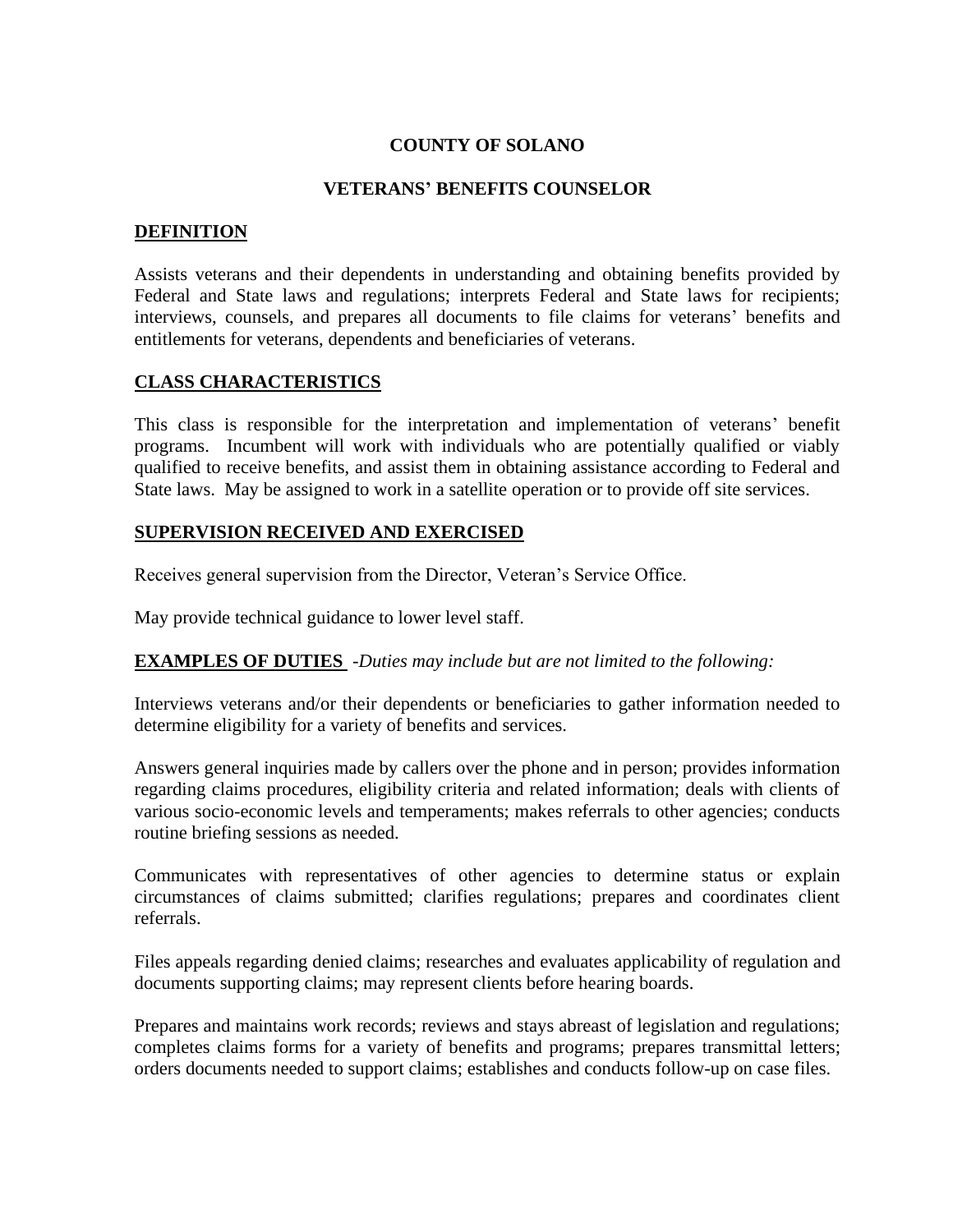Keeps abreast of changes in job-related laws and regulations; attends training programs, workshops and seminars as appropriate.

## **JOB RELATED AND ESSENTIAL QUALIFICATIONS**

## **Knowledge of:**

Office operations and record maintenance procedures.

Federal, state and civil laws and regulations regarding typical benefits afforded veterans and their dependents.

Eligibility requirements and criteria.

Interviewing techniques.

Medical terminology.

Techniques for dealing with hostile, confused or recalcitrant clients.

Benefits and services generally available within the area to veterans and their dependents.

Methods for dealing with the disabled, distraught and senile.

Agencies offering support and social services to the economically disadvantaged or disabled.

#### **Skills to:**

Utilize basic office equipment.

Drive a motor vehicle.

#### **Ability to:**

Interview others to gather information to complete claim forms; review medical records for service related disabilities.

Deal effectively with people of various socio-economic levels, mental and physical capacities and temperaments.

Communicate effectively with veterans, their dependents, and beneficiaries of veterans.

Complete and process claim forms.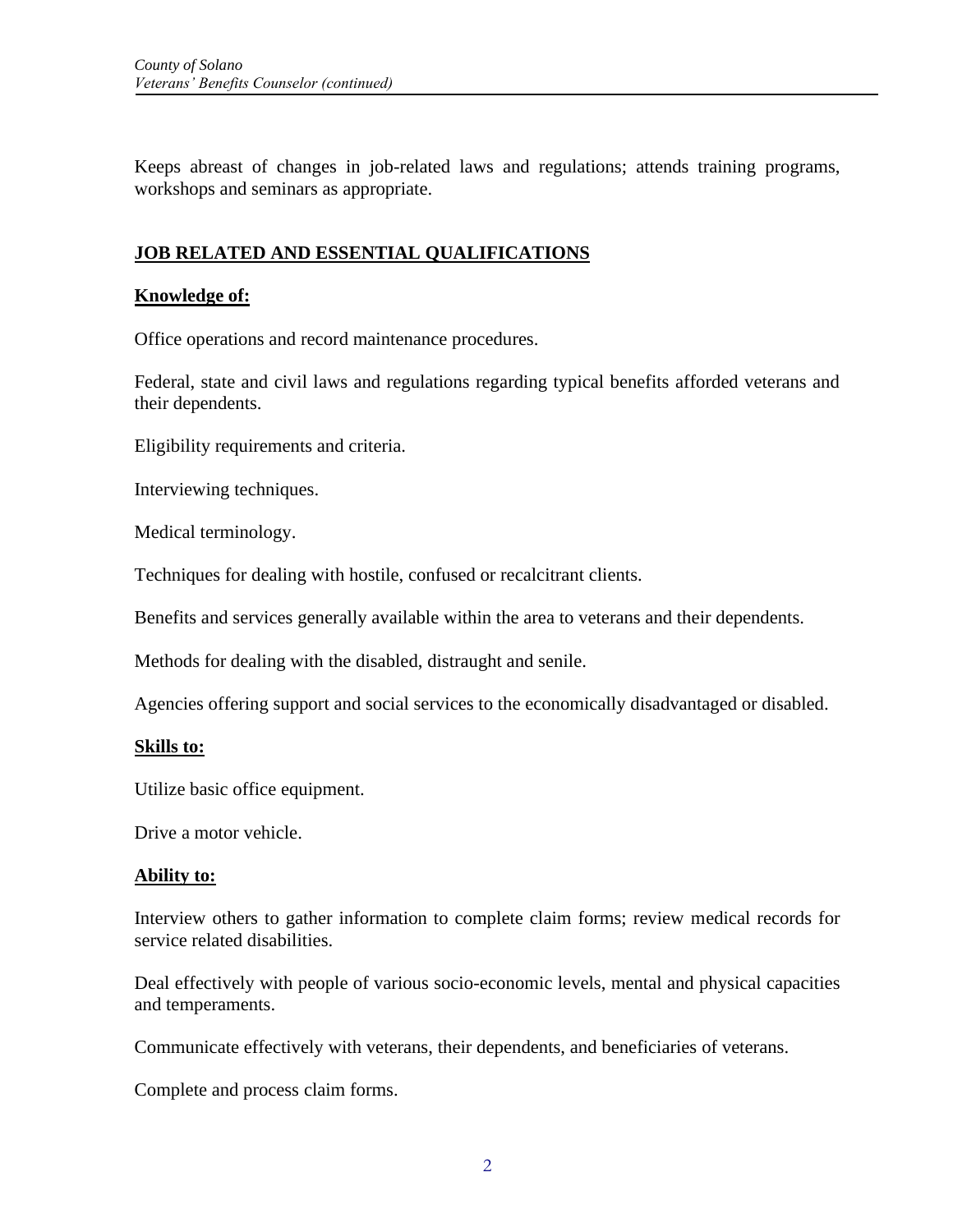Compose and prepare routine correspondence.

Understand and apply complex government regulations related to veteran's affairs.

Learn local and regional providers of social and other specialized services.

Interpret information/regulations and apply such to specific cases.

Demonstrate tact, diplomacy, patience and compassions.

## **Experience and Education/Training**

One (1) year of experience in the area of veterans' benefits counseling, which included completing and processing forms or applications.

# **SPECIAL REQUIREMENTS**

California Driver's License, Class C.

In accordance with title 39, Code of Federal Regulations 14.629, all persons appointed to this class are required to obtain accreditation with the State of California Department of Veterans Affairs within six (6) months of appointment to this class. Failure to successfully obtain this accreditation may be cause for disciplinary action.

# **SUPPLEMENTAL INFORMATION**

Independent travel throughout the County will be required.

Bilingual skills may be required.

# **ADA COMPLIANCE**

**Physical Ability:** Tasks involve the ability to exert light physical effort in sedentary to light work, but which may involve some lifting, carrying, pushing and/or pulling of objects and materials of light weight (5-10 pounds). Tasks may involve extended periods of time at a keyboard or workstation.

**Sensory Requirements:** Some tasks require visual perception and discrimination. Some tasks require oral communications ability.